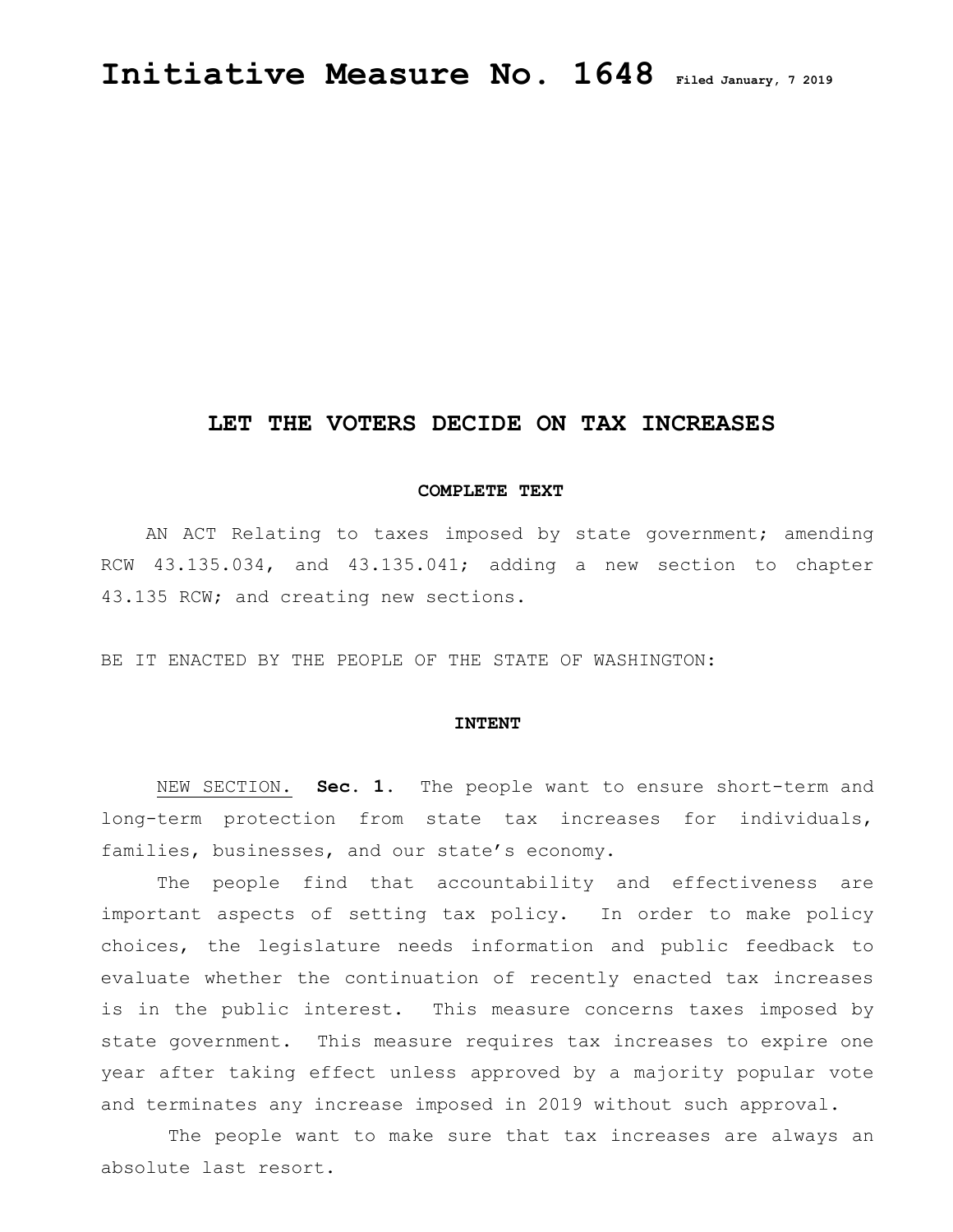## **LIMITS ON TAX INCREASES**

 NEW SECTION. **Sec. 2.** A new section is added to chapter 43.135 RCW to read as follows:

 (1) A tax increase must expire one year after taking effect unless approved by a majority popular vote.

 (2) Any increase imposed in 2019 without such approval is terminated and expires on the effective date of this act.

 (3) For the purposes of this chapter, "majority popular vote" means approved by a simple majority vote of the people at an election.

 (4) Once the duration of a tax increase ends under this section, the department of revenue may not collect revenue from such an increase.

 **Sec. 3.** RCW 43.135.034 and 2015 3rd sp.s. c 44 s 421 are each amended to read as follows:

 (1)(a) ((Any action or combination of actions by the legislature that raises taxes may be taken only if approved by a two-thirds vote in both the house of representatives and the senate)) A tax increase must expire one year after taking effect unless approved by a majority popular vote. Pursuant to the referendum power set forth in Article II, section 1(b) of the state Constitution, tax increases of any duration may, by a majority vote of the legislature, be referred to the voters for their approval or rejection at an election. Once the duration of a tax increase ends under this section, the department of revenue may not collect revenue from such an increase.

 (b) For the purposes of this chapter, "raises taxes" or "tax increase" means any action or combination of actions by the state legislature that increases state tax revenue deposited in any fund, budget, or account, regardless of whether the revenues are deposited into the general fund.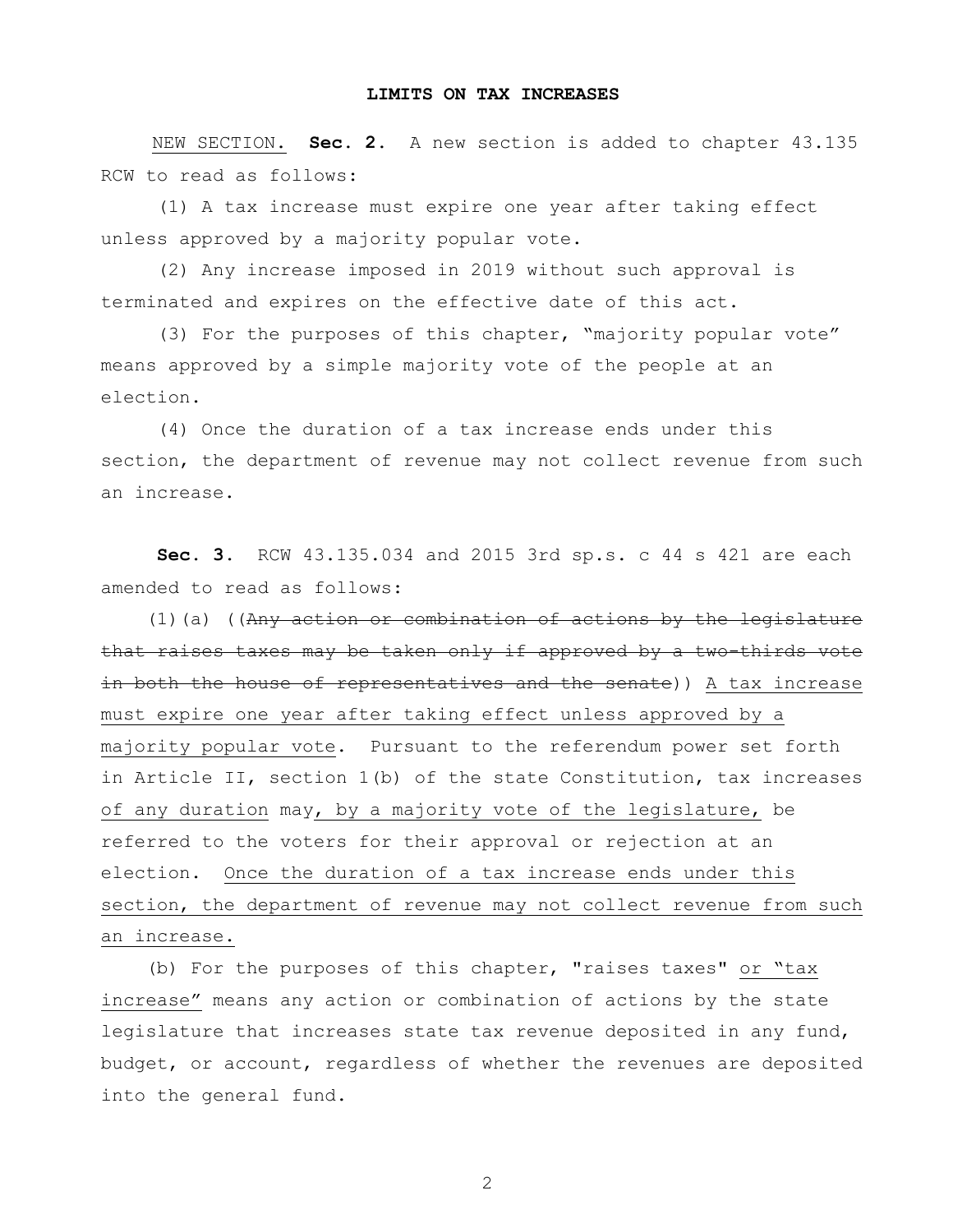(2)(a) If the legislative action under subsection (1) of this section will result in expenditures in excess of the state expenditure limit, then the action of the legislature may not take effect until approved by a vote of the people at a November general election. The state expenditure limit committee must adjust the state expenditure limit by the amount of additional revenue approved by the voters under this section. This adjustment may not exceed the amount of revenue generated by the legislative action during the first full fiscal year in which it is in effect. The state expenditure limit must be adjusted downward upon expiration or repeal of the legislative action.

 (b) The ballot title for any vote of the people required under this section must be substantially as follows:

 "Shall taxes be imposed on . . . . . . . in order to allow a spending increase above last year's authorized spending adjusted for personal income growth?"

 (3)(a) The state expenditure limit may be exceeded upon declaration of an emergency for a period not to exceed twenty-four months by a law approved by a two-thirds vote of each house of the legislature and signed by the governor. The law must set forth the nature of the emergency, which is limited to natural disasters that require immediate government action to alleviate human suffering and provide humanitarian assistance. The state expenditure limit may be exceeded for no more than twenty-four months following the declaration of the emergency and only for the purposes contained in the emergency declaration.

 (b) Additional taxes required for an emergency under this section may be imposed only until thirty days following the next general election, unless an extension is approved at that general election. The additional taxes expire upon expiration of the declaration of emergency. The legislature may not impose additional taxes for emergency purposes under this subsection unless funds in the education construction fund have been exhausted.

(c) The state or any political subdivision of the state may not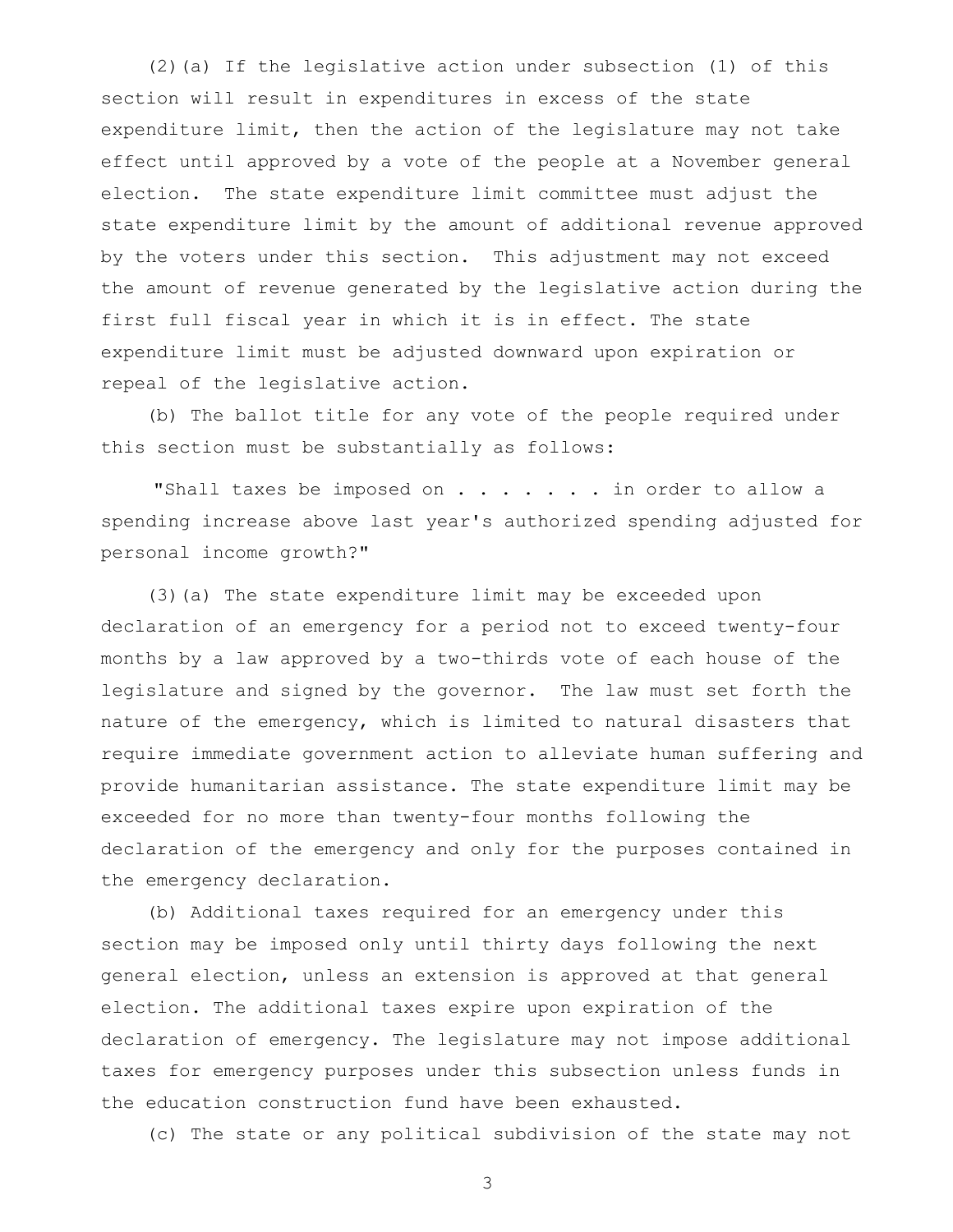impose any tax on intangible property listed in RCW 84.36.070 as that statute exists on January 1, 1993.

 (4) If the cost of any state program or function is shifted from the state general fund to another source of funding, or if moneys are transferred from the state general fund to another fund or account, the state expenditure limit committee, acting pursuant to RCW 43.135.025(5), must lower the state expenditure limit to reflect the shift. For the purposes of this section, a transfer of money from the state general fund to another fund or account includes any state legislative action taken that has the effect of reducing revenues from a particular source, where such revenues would otherwise be deposited into the state general fund, while increasing the revenues from that particular source to another state or local government account. This subsection does not apply to: (a) The dedication or use of lottery revenues under RCW  $67.70.240(1)(c)$ , in support of education or education expenditures; (b) a transfer of moneys to, or an expenditure from, the budget stabilization account; or (c) a transfer of money to, or an expenditure from, the connecting Washington account established in RCW 46.68.395.

 (5) If the cost of any state program or function and the ongoing revenue necessary to fund the program or function are shifted to the state general fund on or after January 1, 2007, the state expenditure limit committee, acting pursuant to RCW 43.135.025(5), must increase the state expenditure limit to reflect the shift unless the shifted revenue had previously been shifted from the general fund.

#### **STATUTORY REFERENCE UPDATES**

 **Sec. 4.** RCW 43.135.041 (Tax legislation — Advisory vote — Duties of the attorney general and secretary of state — Exemption) and 2013 c 1 s 6 are each amended to read as follows:

 (1)(a) After July 1, 2011, if ((legislative action raising taxes as defined by RCW 43.135.034)) a tax increase is blocked from a public vote or is not referred to the people by a referendum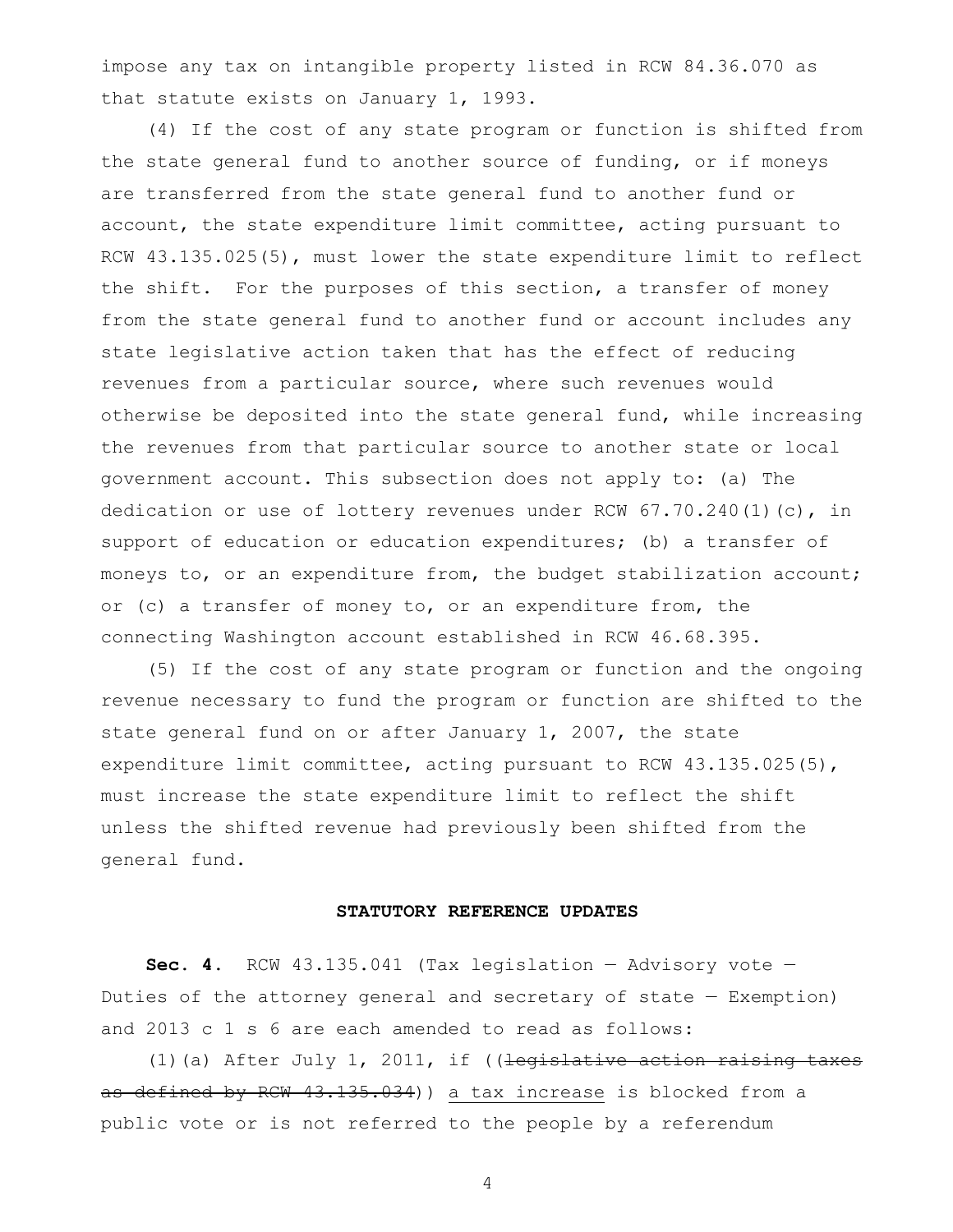petition found to be sufficient under RCW 29A.72.250, a measure for an advisory vote of the people is required and shall be placed on the next general election ballot under this chapter.

(b) If ((legislative action raising taxes)) a tax increase enacted after July 1, 2011, involves more than one revenue source, each tax being increased shall be subject to a separate measure for an advisory vote of the people under the requirements of this chapter.

 (2) No later than the first of August, the attorney general will send written notice to the secretary of state of any tax increase that is subject to an advisory vote of the people, under the provisions and exceptions provided by this chapter. Within five days of receiving such written notice from the attorney general, the secretary of state will assign a serial number for a measure for an advisory vote of the people and transmit one copy of the measure bearing its serial number to the attorney general as required by RCW 29A.72.040, for any tax increase identified by the attorney general as needing an advisory vote of the people for that year's general election ballot. Saturdays, Sundays, and legal holidays are not counted in calculating the time limits in this subsection.

 (3) For the purposes of this section, "blocked from a public vote" includes adding an emergency clause to a bill increasing taxes, bonding or contractually obligating taxes, or otherwise preventing a referendum on a bill increasing taxes.

 (4) If ((legislative action raising taxes)) a tax increase is referred to the people by the legislature or is included in an initiative to the people found to be sufficient under RCW 29A.72.250, then the tax increase is exempt from an advisory vote of the people under this chapter.

#### **CONSTRUCTION CLAUSE**

NEW SECTION. **Sec. 5.** The provisions of this act are to be liberally construed to effectuate the intent, policies, and purposes of this act.